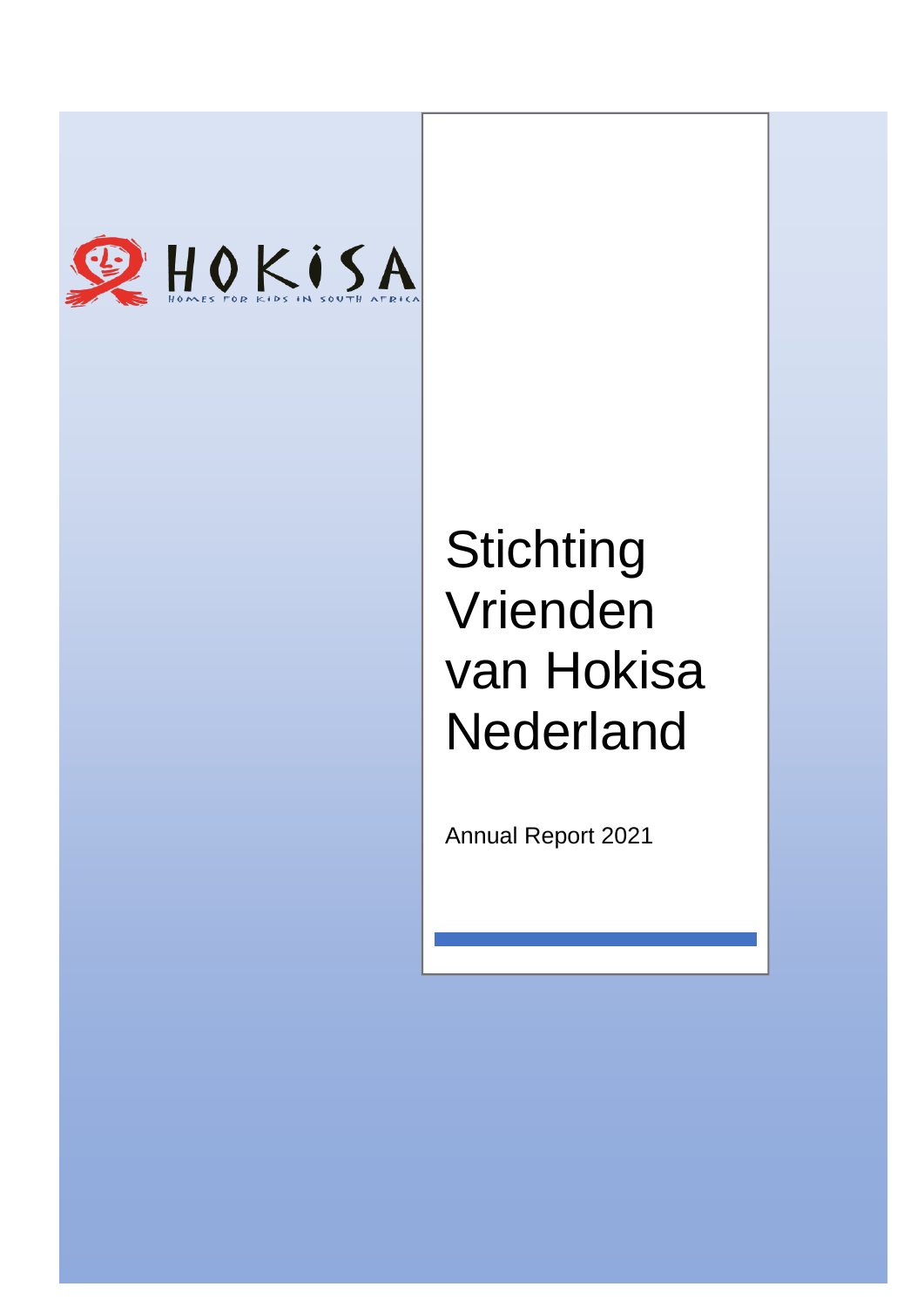## **Contents**

- 1 Report of the Board of directors
- 2 Balance sheet
- 3 Income statement
- 4 Notes to the financial statements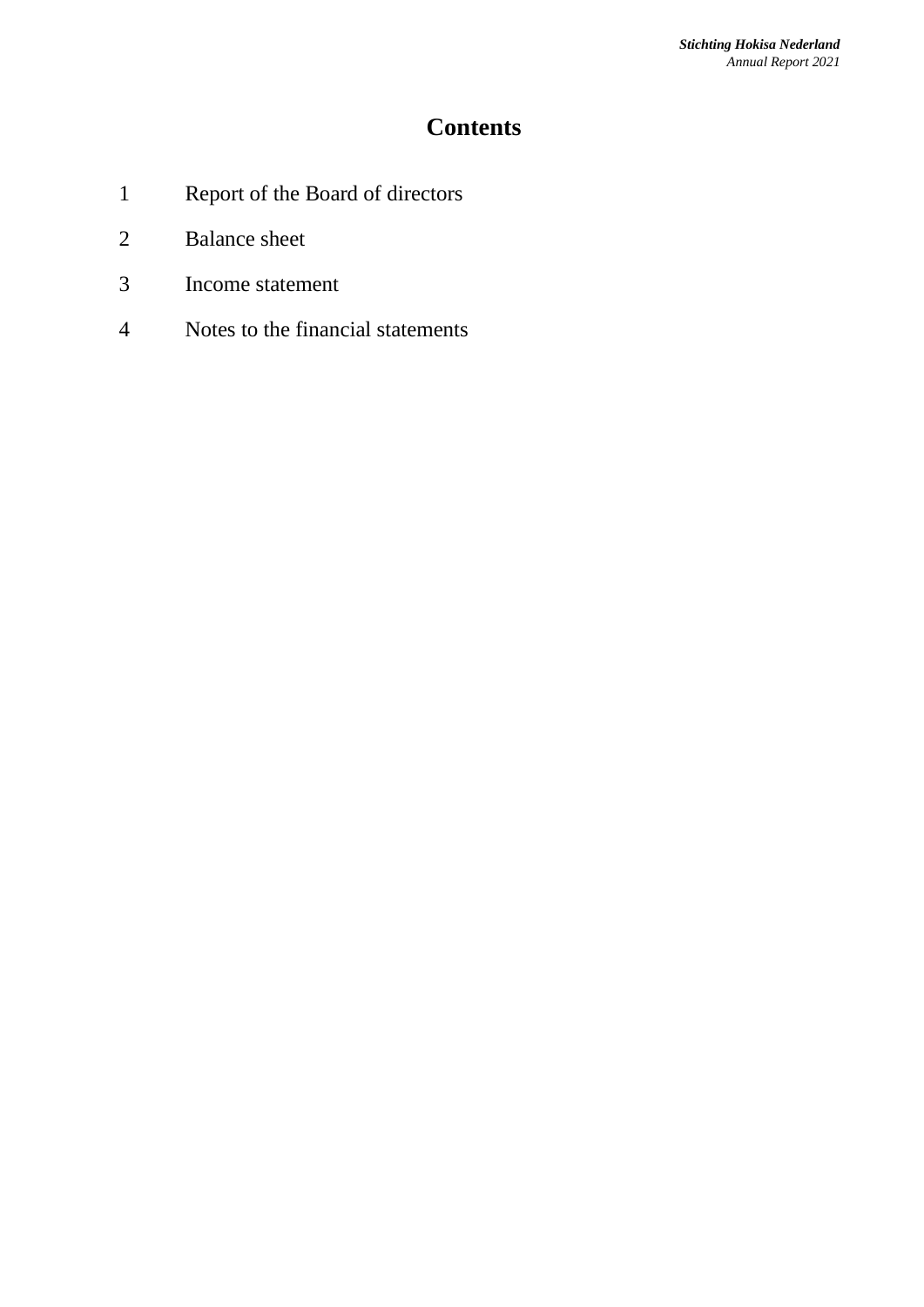## **1 Report of the Board of directors**

*Stichting Vrienden van Hokisa in Nederland* (Foundation Friends of Hokisa in the Netherlands) has started its activities in 2003. The Board of directors consists of the following members:

- Dineke Koerts President
- $\blacksquare$  Vera Habers Secretary
- Els Schellekens Member
- Ineke Verweij Treasurer
- Constance Vos Member
- Marise van der Eijnden Member

The goal of *Stichting Vrienden van Hokisa in Nederland* is to:

- Create support for AIDS orphans in South Africa, who lost their parents through AIDS and who are partly HIV-positive themselves.
- Develop (charitable) activities to raise money for Homes for Kids in South Africa (Hokisa South Africa), a non-profit organisation registered under number 2001/010042/08, section 21 Companies Act of South Africa 1973.
- Develop involvement of the Dutch society with people in South Africa who are infected with the HIV/AIDS virus through providing information about relevant projects.

The official establishment of *Stichting Vrienden van Hokisa* took place in May 2003.

The relationship between *Stichting Vrienden van Hokisa in Nederland* and Hokisa South Africa is regulated in an agreement of cooperation. This agreement includes a condition that all collected money is sent to Hokisa South Africa without deduction of any administrative costs (except bank costs). Hokisa South Africa will use the collected money without any administrative costs for specific projects that benefit the children at Hokisa. The activities of *Stichting Vrienden van Hokisa in Nederland* are focused on fund raising by building a network of Friends of Hokisa in the Netherlands.

In total EUR 53.360 was donated in 2021.

#### **A summary of activities in 2021**

The year 2021 was still heavily dominated by the impact of COVID-19. In South Africa, Perry Tsang stepped down as executive director of Hokisa. The Hokisa home is now run by Phillip Rihlampfu in charge of day-to-day operations as senior manager, and team leaders Eunice Mbanjwa and Mandisa Mahlumba, supported by social worker Sue Purvis.

In The Netherlands, the annual "Hokisaplein" in Amsterdam on the occasion of Kings Day was cancelled once again, unfortunately. But we managed to organize an on-line tour of the Hokisa house for interested Friends; different parts of the house were shown and there was interaction with several staff members which made it a worthwhile and interesting "visit". Other activities in 2021:

- The on-line flower sale, started in 2020, was continued and raised extra funds for which we are very grateful;
- Also in 2021, we welcomed again several friends of Hokisa who have committed themselves to donate for the coming five years;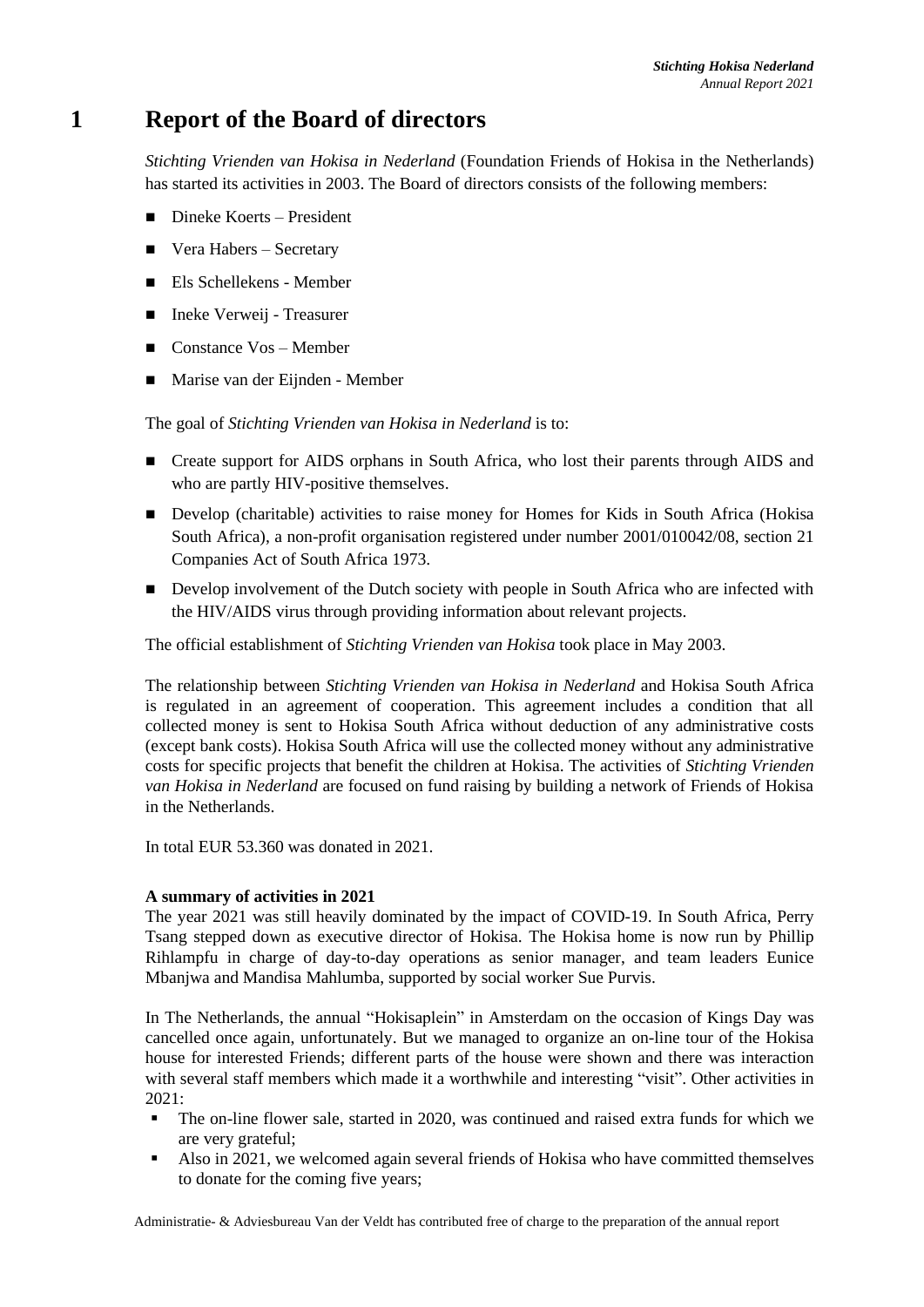**Eurthermore, our website was updated [\(www.hokisa.nl\)](http://www.hokisa.nl/); we also published our annual** newsletter with information on activities and news from South Africa and the Netherlands.

Additional information on the activities of Hokisa in the Netherlands and South Africa and the Hokisa home in Masiphumelele, South Africa can be found on: [www.hokisa.co.za](file:///D:/Program%20Files/Program%20Files/Qualcomm/Eudora%20Mail/Local%20Settings/Temporary%20Internet%20Files/OLK13/www.hokisa.co.za) or [www.hokisa.nl.](file:///D:/Program%20Files/Program%20Files/Qualcomm/Eudora%20Mail/Local%20Settings/Temporary%20Internet%20Files/OLK13/www.hokisa.nl)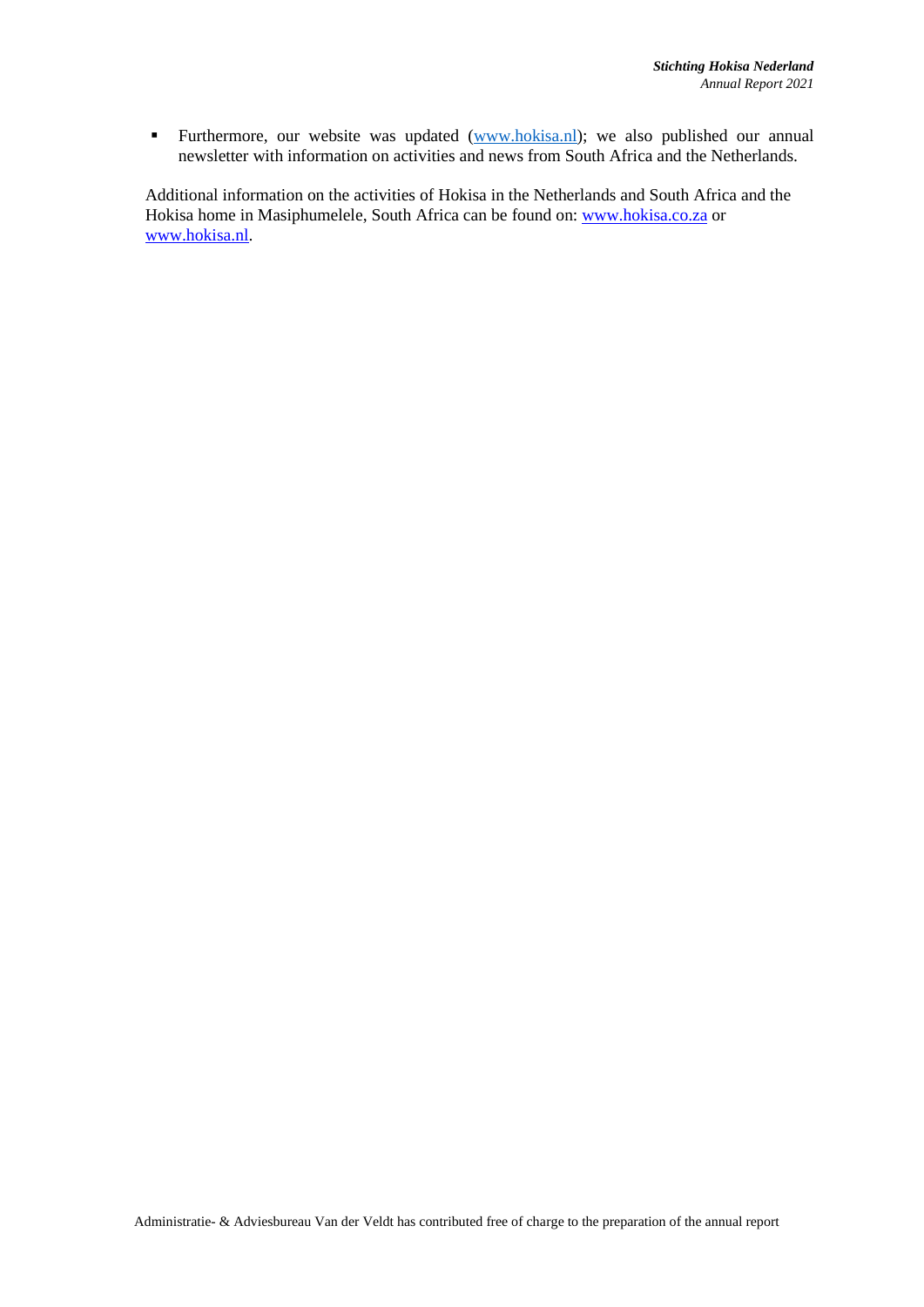# **2 Balance sheet**

|                                | 2020   | 31 December 31 December<br>2021 |
|--------------------------------|--------|---------------------------------|
| <b>Assets</b>                  |        |                                 |
| Current assets                 |        |                                 |
| Cash at bank                   | 19.078 | 48.060                          |
| Savings account                | 3.133  | 7.133                           |
| <b>Total Assets</b>            | 22.211 | 55.193                          |
| <b>Liabilities</b>             |        |                                 |
| Current liabilities            |        |                                 |
| Payable to HOKISA South Africa | 22.211 | 55.193                          |
|                                | 22.211 | 55.193                          |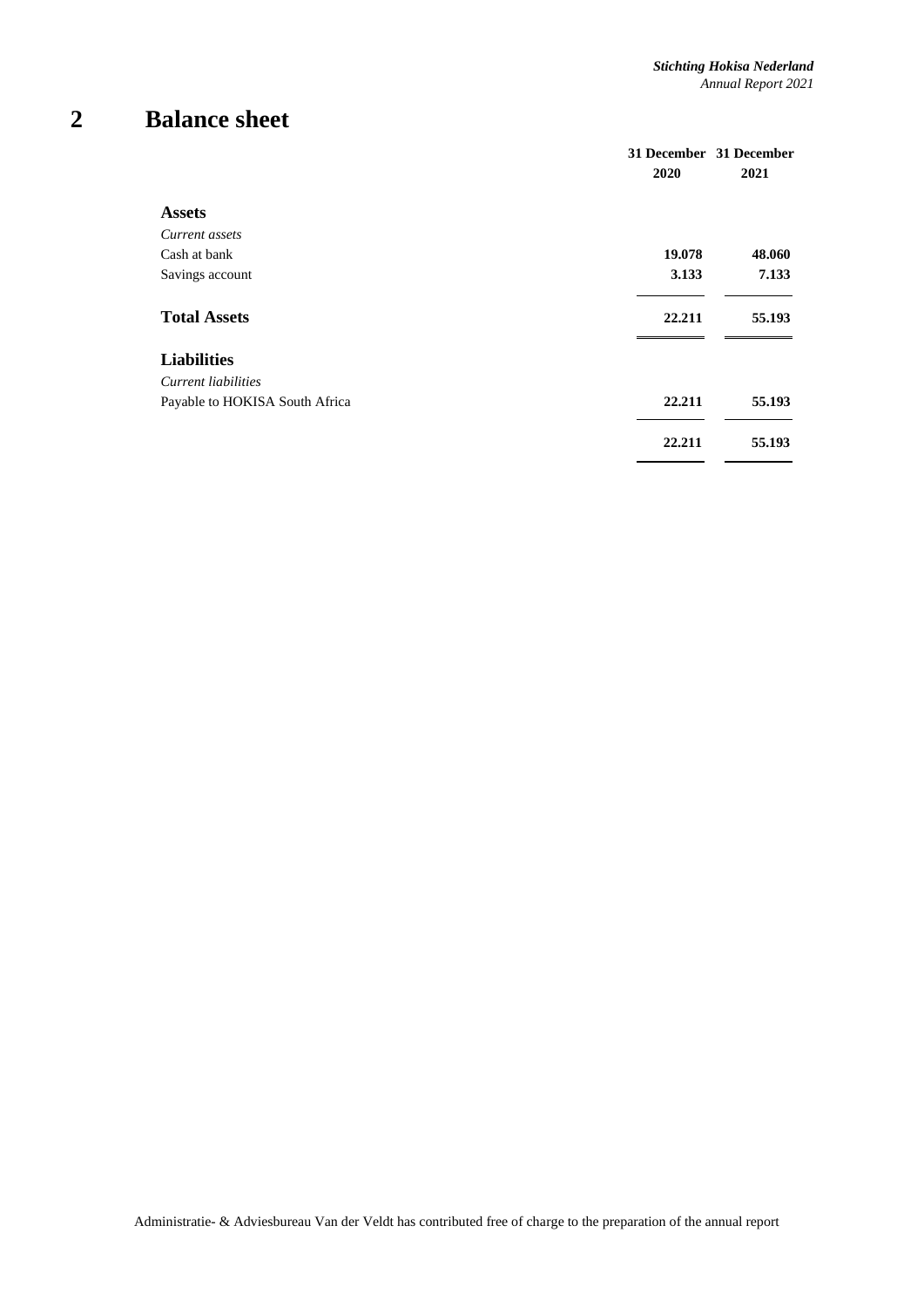# **3 Income statement**

|                                         | 2020     | 2021         |
|-----------------------------------------|----------|--------------|
| <b>Donations</b>                        |          |              |
| Donations Friends of HOKISA Netherlands | 36.968   | 53.360       |
| Interest income                         | $\bf{0}$ | $\mathbf{0}$ |
| <b>Bank</b> costs                       | (330)    | (378)        |
| Transferred to HOKISA South Africa      | (20.000) | (20.000)     |
| <b>Result</b>                           | 16.638   | 32.982       |